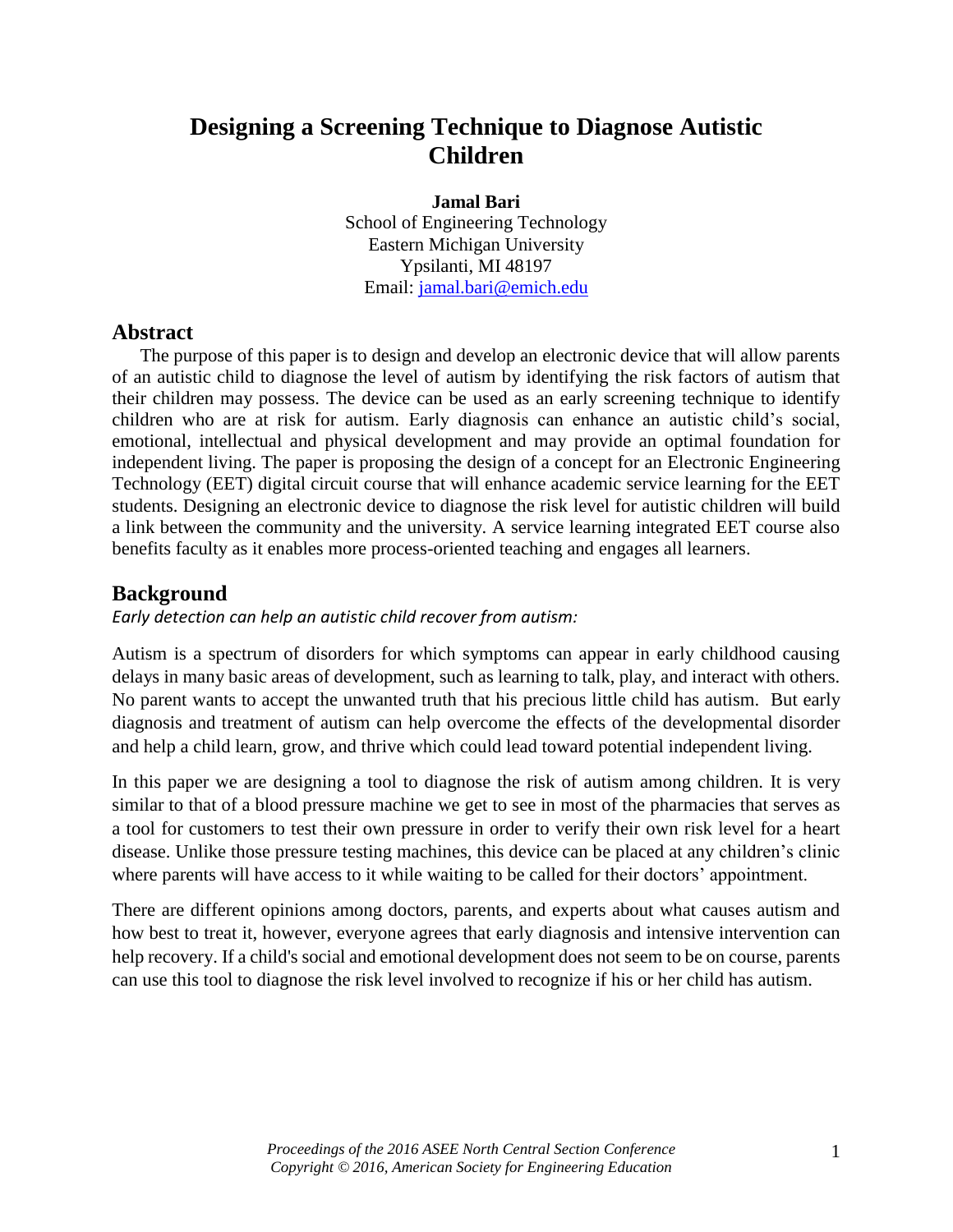Figure 1: Early Signs of Autism (National Autism Society):

A person with ASD might:

- Not respond to their name (the child may appear deaf)
- Not point at objects or things of interest, or demonstrate interest
- Not play "pretend" games
- Avoid eye contact
- Want to be alone
- Have difficulty understanding, or showing understanding, or other people's feelings or their own
- Have no speech or delayed speech
- Repeat words or phrases over and over (echolalia)
- Give unrelated answers to questions
- Get upset by minor changes
- Have obsessive interests
- Flap their hands, rock their body, or spin in circles
- Have unusual reactions (over or under-sensitivity) to the way things sound, smell, taste, look, or feel
- Have low to no social skills
- Avoid or resist physical contact
- Demonstrate little safety or danger awareness
- Reverse pronouns (e.g., says "you" instead of "I")
- Gives unrelated answers to questions

People with autism may also:

- Have unusual interests and behaviors
- Have extreme anxiety and phobias, as well as unusual phobias
- Line up toys or other objects
- Play with toys the same way every time
- Like parts of objects (e.g., wheels)
- Become upset by minor changes
- Have obsessive interests

#### Other Symptoms:

- Hyperactivity (very active)
- Impulsivity (acting without thinking)
- Short attention span
- Aggression
- Causing self-injury
- Meltdowns
- Unusual eating and sleeping habits
- Unusual mood or emotional reactions
- Lack of fear or more fear than expected
- Have unusual sleeping habits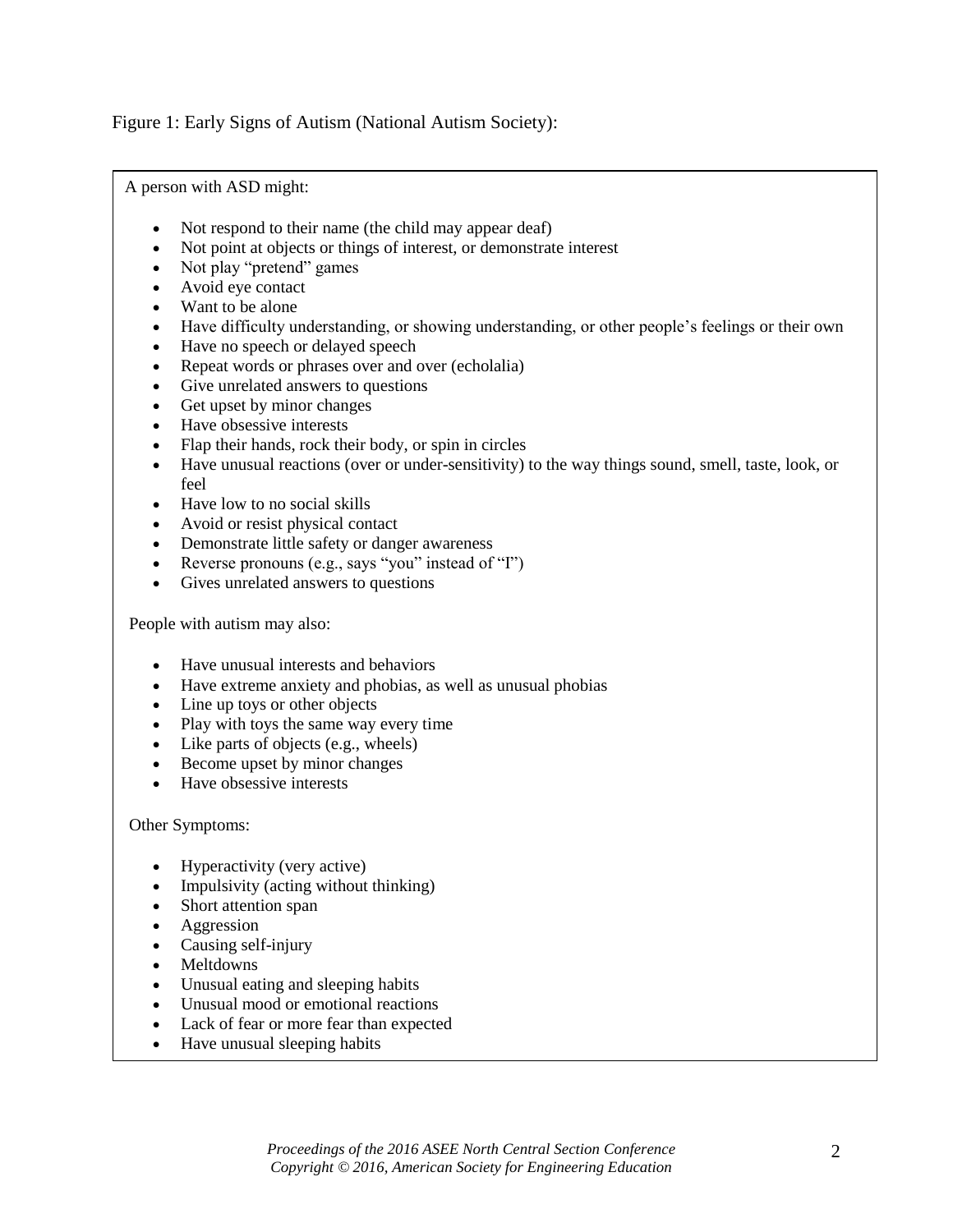Late diagnosis may cause an irreversible condition that will lead to confusion about oneself and difficulties in learning and relating to others. The American Academy of Pediatrics (AAP) recommends that all children receive autism screening at 18 and 24 months of age.

According to the National Autism Association, autism can occur in all ethnic, socioeconomic and age groups and range from very mild to very severe. Males are four times more likely to have autism than females. Some children with autism appear normal before age 1 or 2 and then suddenly "regress" and lose language or social skills they had previously gained. Yet, there are many early signs and symptoms they possess that can indicate this regressive type of autism.

## **Design Process**

*Categorizing the system inputs:*

The early signs of autism vary widely, as do its effects. Some autistic children have only mild impairments, while others have more severe obstacles to overcome. However, every parent of a child on the autism spectrum should be on the lookout for the [early signs of autism.](http://www.webmd.com/children/video/inside-autism-assessment) Above mentioned signs and symptoms of the neurodevelopmental disorder can be characterized in four different fundamental categories (webMD):

- A = Abnormalities in initiating communication with others: Rather than asking for help with something, the child may struggle alone without looking around for assistance.
- B = Impaired ability to initiate and respond to opportunities to share experiences with others: Children with autism may not follow their parents gaze or initiate contact with others.
- $C =$  Irregularities when playing with toys: Instead of using a toy as it is meant to be used, like picking up a toy fork and pretending to eat with it, the child may do something unusual with the toy.
- D = Significantly reduced variety of sounds, words, and gestures used to communicate: Compared with typically developing children, children with autism have a much smaller inventory of sounds, words, and gestures that they use to communicate with others.

For our digital circuit design, A, B, C, and D, are the system inputs; V, W, X, Y, and Z are the system outputs that will represent the risk level:

- $V = None$
- $W =$ Mild
- $X =$ Moderate
- $Y = High$
- $Z = \text{Very High}$

After identifying the outputs and the inputs the truth table was created, a typical procedure in digital circuit design. If there is no symptoms present in your child's behavior, then there is no cause of concern for the child to be autistic. The output V is 'true'.

If you can identify only one of the inputs, defined by the four input categories, is present then the child is identified as mildly at risk of having autism. There are five possible combination of inputs when this output W is 'true'.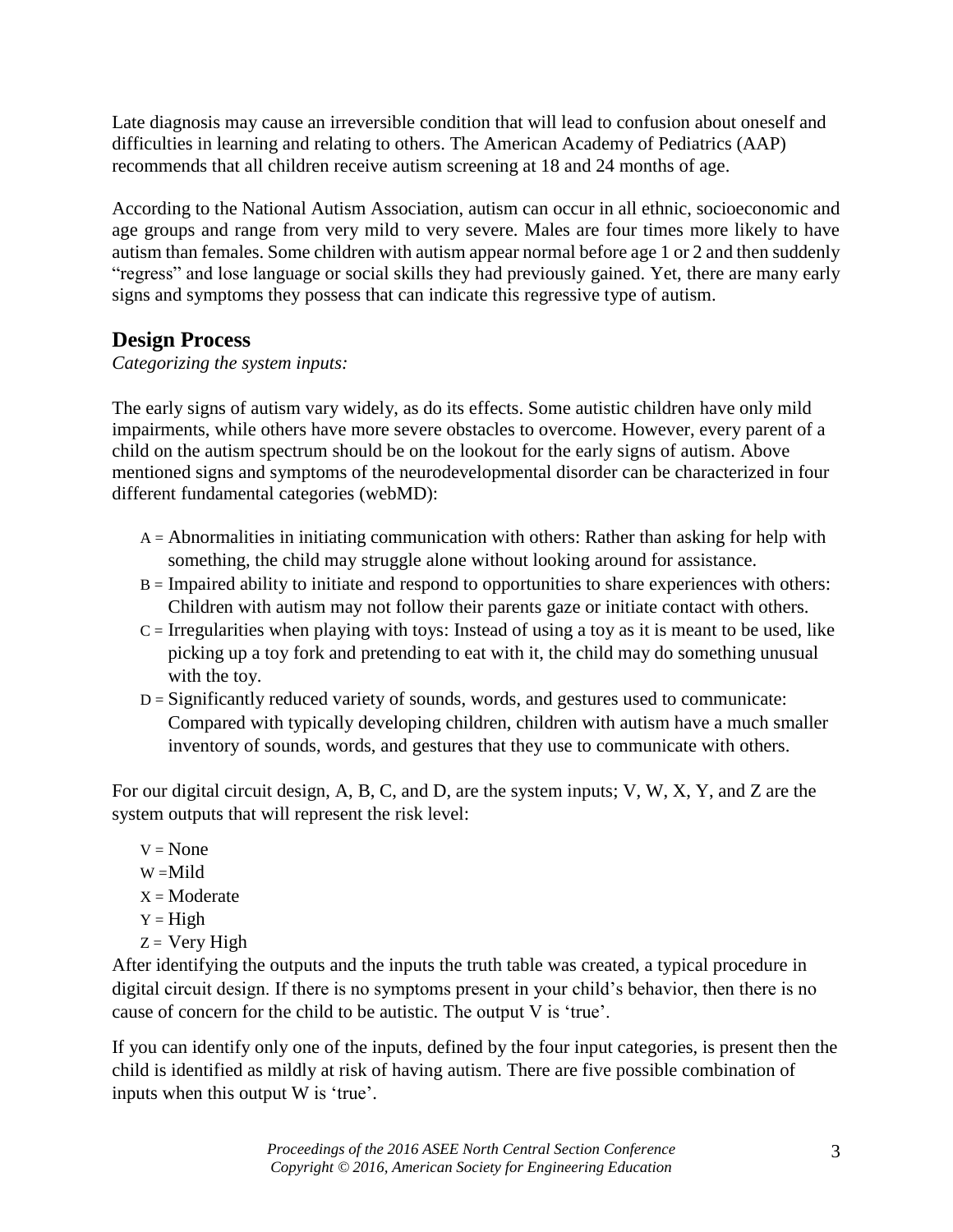If you can identify three of the inputs, defined by the four input categories, are present then the child is identified as moderately at risk of having autism. Consequently, output X is 'true'. There are four possible combination of such inputs.

If three of the four inputs are present then the child is identified as highly at risk of having autism. Consequently, output Y is 'true'. There are four possible combination of such inputs.

Finally, if all four of the inputs, defined by the four input categories, are present then the child is very likely at risk of having autism. Consequently, output Z is 'true'. There is only one possible combination of such input.

| <b>INPUTS</b> |              |              |              | <b>OUTPUTS</b>           |                         |                        |                       |                      |  |
|---------------|--------------|--------------|--------------|--------------------------|-------------------------|------------------------|-----------------------|----------------------|--|
| A             | B            | C            | D            | $\mathbf v$              | W                       | X                      | Υ                     | Z                    |  |
| 0             | 0            | $\mathbf 0$  | 0            | $1 \rightarrow A'B'C'D'$ |                         |                        |                       |                      |  |
| 0             | 0            | 0            | 1            |                          | $1 \rightarrow A'B'C'D$ |                        |                       |                      |  |
| $\mathbf 0$   | 0            | $\mathbf{1}$ | $\mathbf 0$  |                          | $1 \rightarrow A'B'CD'$ |                        |                       |                      |  |
| 0             | 0            | 1            | 1            |                          |                         | $1 \rightarrow A'B'CD$ |                       |                      |  |
| 0             | $\mathbf{1}$ | 0            | 0            |                          | $1 \rightarrow A'BC'D'$ |                        |                       |                      |  |
| 0             | 1            | 0            | $\mathbf{1}$ |                          |                         | $1 \rightarrow A'BC'D$ |                       |                      |  |
| 0             | 1            | 1            | 0            |                          |                         | $1 \rightarrow A'BCD'$ |                       |                      |  |
| 0             | 1            | $\mathbf{1}$ | $\mathbf{1}$ |                          |                         |                        | $1 \rightarrow A'BCD$ |                      |  |
| 1             | 0            | 0            | 0            |                          | $1 \rightarrow AB'C'D'$ |                        |                       |                      |  |
| $\mathbf{1}$  | 0            | 0            | $\mathbf{1}$ |                          |                         | $1 \rightarrow AB'C'D$ |                       |                      |  |
| $\mathbf{1}$  | 0            | $\mathbf{1}$ | 0            |                          |                         | $1 \rightarrow AB'CD'$ |                       |                      |  |
| 1             | 0            | 1            | 1            |                          |                         |                        | $1 \rightarrow AB'CD$ |                      |  |
| 1             | 1            | 0            | 0            |                          |                         | $1 \rightarrow ABC'D'$ |                       |                      |  |
| $\mathbf{1}$  | 1            | 0            | 1            |                          |                         |                        | $1 \rightarrow ABC'D$ |                      |  |
| $\mathbf{1}$  | 1            | $\mathbf{1}$ | 0            |                          |                         |                        | $1 \rightarrow ABCD'$ |                      |  |
| 1             | 1            | $\mathbf{1}$ | $\mathbf{1}$ |                          |                         |                        |                       | $1 \rightarrow ABCD$ |  |

Figure2: Truth Table

Boolean expression using Sum of Product Method (SOP):

 $V = A'B'C'D'$ 

 $W = A'B'C'D + A'B'C'D' + A'B'C'D' + AB'C'D'$ 

 $X = A'B'CD + A'BC'D + A'BCD' + AB'C'D + AB'C'D' + ABC'D'$ 

 $Y = A'BCD + AB'CD + ABC'D + ABCD'$ 

 $Z = ABCD$ 

Where logically,  $A' = NOT A$ ,  $B' = NOT B$ ,  $C' = NOT C$ ,  $AND D' = NOT D$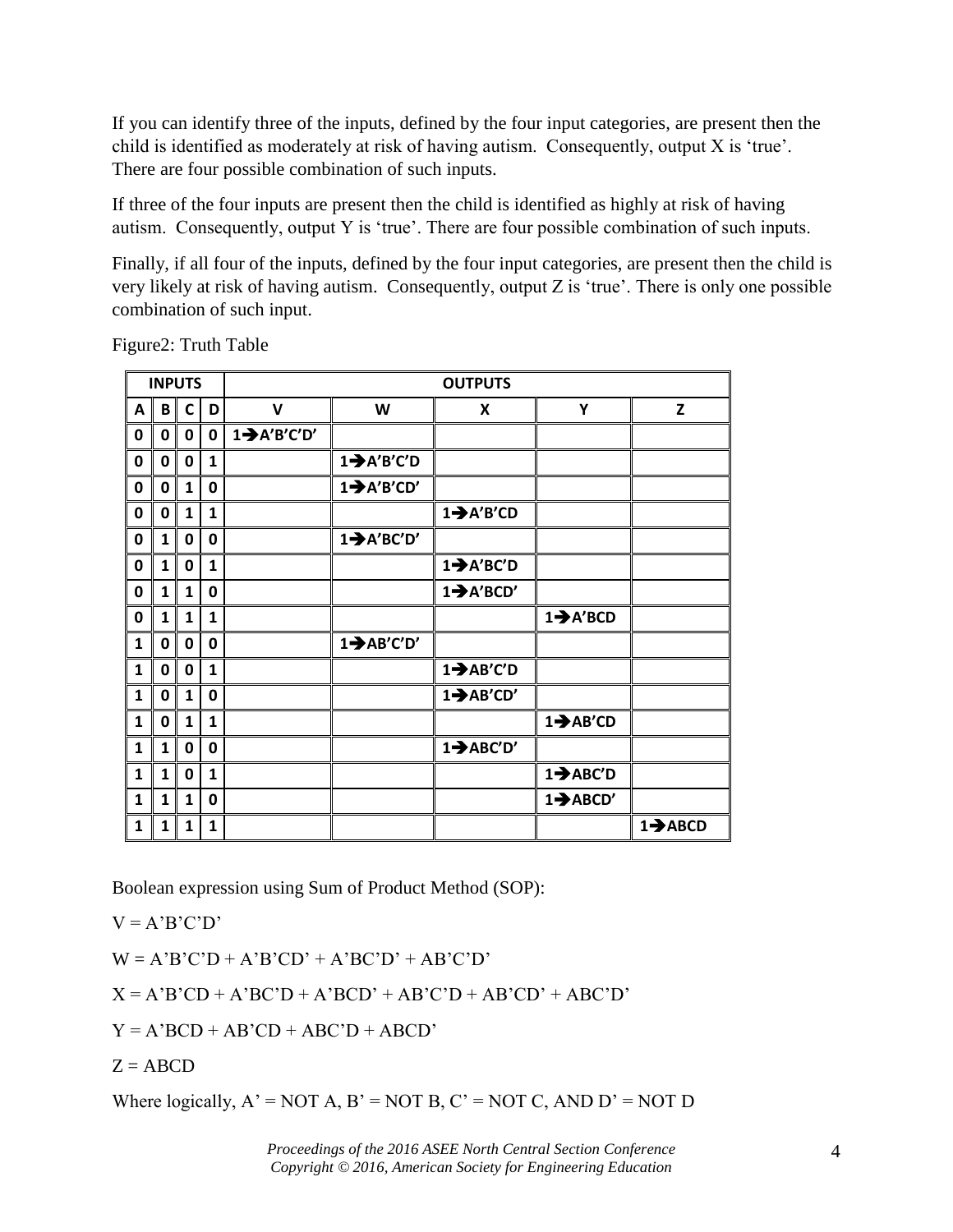### *Minimizing the circuit (Karnough Maping):*

Karnaugh Map for the output W, mildly at risk, is produced below and the Boolean expression for each of the output were derived and implemented into the digital circuit:

|     | C'D' | $\ $ C'D $\ $ CD $\ $ CD' |  | $W = A'B'C'D + A'B'CD' + A'B'C'D' + AB'C'D'$ |
|-----|------|---------------------------|--|----------------------------------------------|
| ′R′ |      |                           |  |                                              |
| A'B |      |                           |  |                                              |
| AB  |      |                           |  |                                              |
| AB' |      |                           |  |                                              |

Karnaugh Map for the output X, moderately at risk, is produced below and the Boolean expression for the output is derived:

|      | C'D' | C'D | CD | CD' |
|------|------|-----|----|-----|
| A'B' |      |     |    |     |
| A'B  |      |     |    |     |
| AB   |      |     |    |     |
| AB'  |      |     |    |     |

 $X = A'B'CD + A'BC'D + A'BCD' + ABC'D' + AB'C'D + AB'C'D$ 

Karnaugh Map for the output Y, highly at risk, is produced below and the Boolean expression for the output is derived:

|      | C'D' | C'D | <b>CD</b> | CD' |
|------|------|-----|-----------|-----|
| A'B' |      |     |           |     |
| A'B  |      |     |           |     |
| AB   |      |     |           |     |
| AB'  |      |     |           |     |

Y = A'BCD + ABC'D + ABCD' + AB'CD

Karnaugh Map for the output Z, very highly at risk, is produced below and the Boolean expression for the output is derived:

|      | C'D' | $C'D$ $CD$ $CD'$ | $Z = ABCD$ |
|------|------|------------------|------------|
| A'B' |      |                  |            |
| A'B  |      |                  |            |
| AB   |      |                  |            |
| AB'  |      |                  |            |

A sample digital circuit for the implementation of Boolean expression developed for the output W is shown in the following figure: